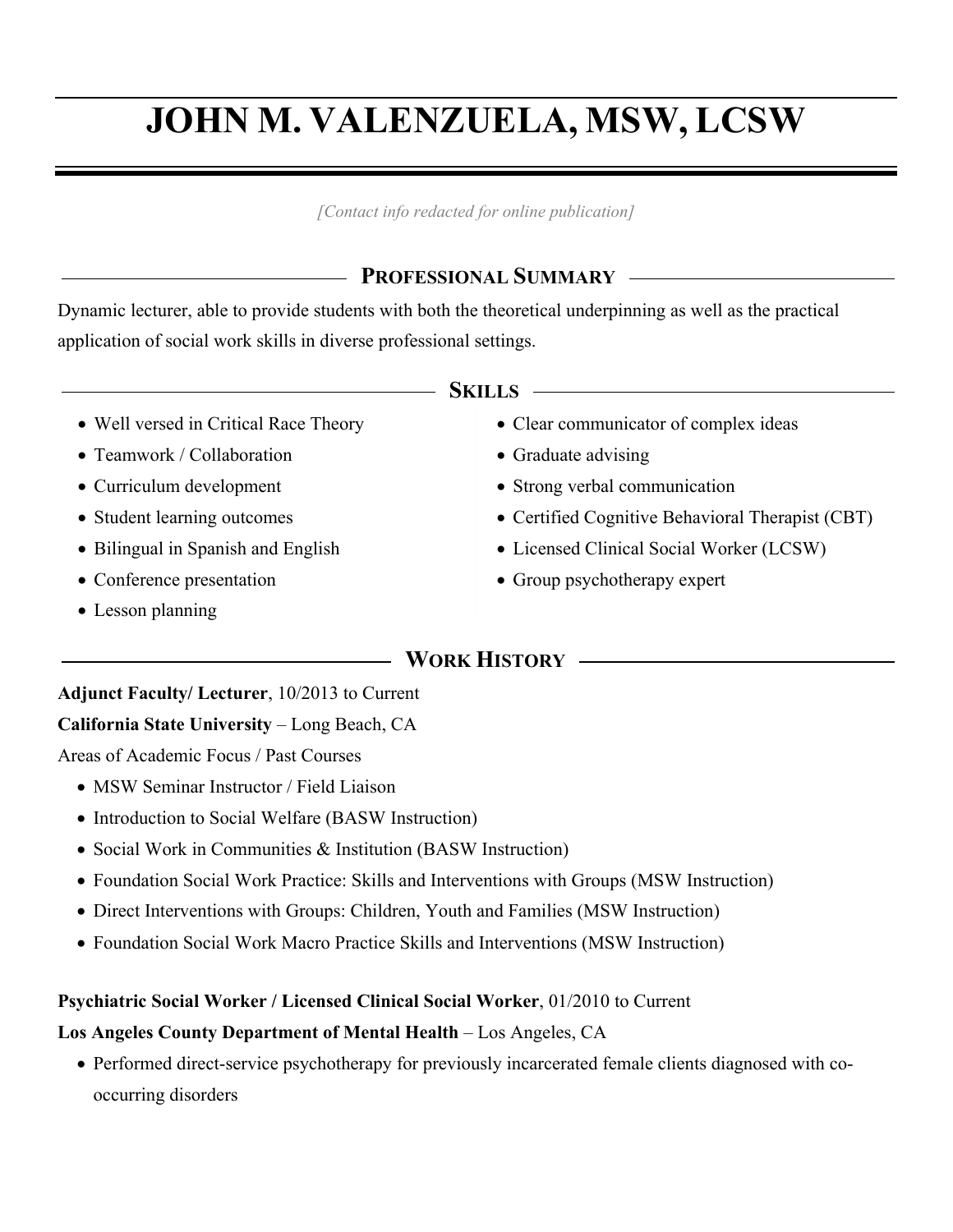#### **Psychiatric Social Worker / Licensed Clinical Social Worker (con't.)**

- Applied recovery model principles in the delivery of culturally competent individual and group mental health services
- Evaluated incarcerated female inmates on-site in county jails to determine level of psychiatric care needed and goodness of fit for enrollment into mental health programs
- Collaborated with Los Angeles County Superior Courts and Los Angeles Sheriff's Department to coordinate conditional releases of clients into community reintegration programs.
- Performed initial bio-psycho-social assessments for new returning clients
- Developed curricula for multiple psycho-educational groups, including: Grief and Loss, Healthy Relationships, Self-Esteem, and Domestic Violence Awareness
- Simultaneously supervised multiple social work interns
- Participated and directed daily multidisciplinary meetings between psychiatrists, psychologists, social worker, interns, case managers, community support workers, and departmental supervisors.
- Performed Quality Assurance and Error Correction duties for mental health center staff.

#### **Field / Clinical Researcher**, 01/2009 to 01/2010

#### **Center for Behavioral Research Sciences** – Long Beach, CA

- Performed community outreach for grant-funded research studies centering on HIV/AIDS detection and prevention in the African-American, Men-who-have-Sex-with-Men (MSM) community
- Assisted chief researchers in qualitative and quantitative data collection and analysis.

#### **EDUCATION**

#### **Master of Social Work**: 2010

#### **California State University, Long Beach**- Long Beach, CA

- Clinical Focus
- CalSWEC Mental Health Stipend Recipient
- University Scholars & Artists Award
- School of Social Work Diversity Award

#### **Bachelor of Arts**: Social Work, 2009

#### **California State University, Long Beach** - Long Beach, CA

- 2009 Outstanding Graduate, College of Health and Human Services
- President Phi Alpha Honor Society
- President, Associated Students of Social Work
- President, Jane Addams LGBT Social Work Committee